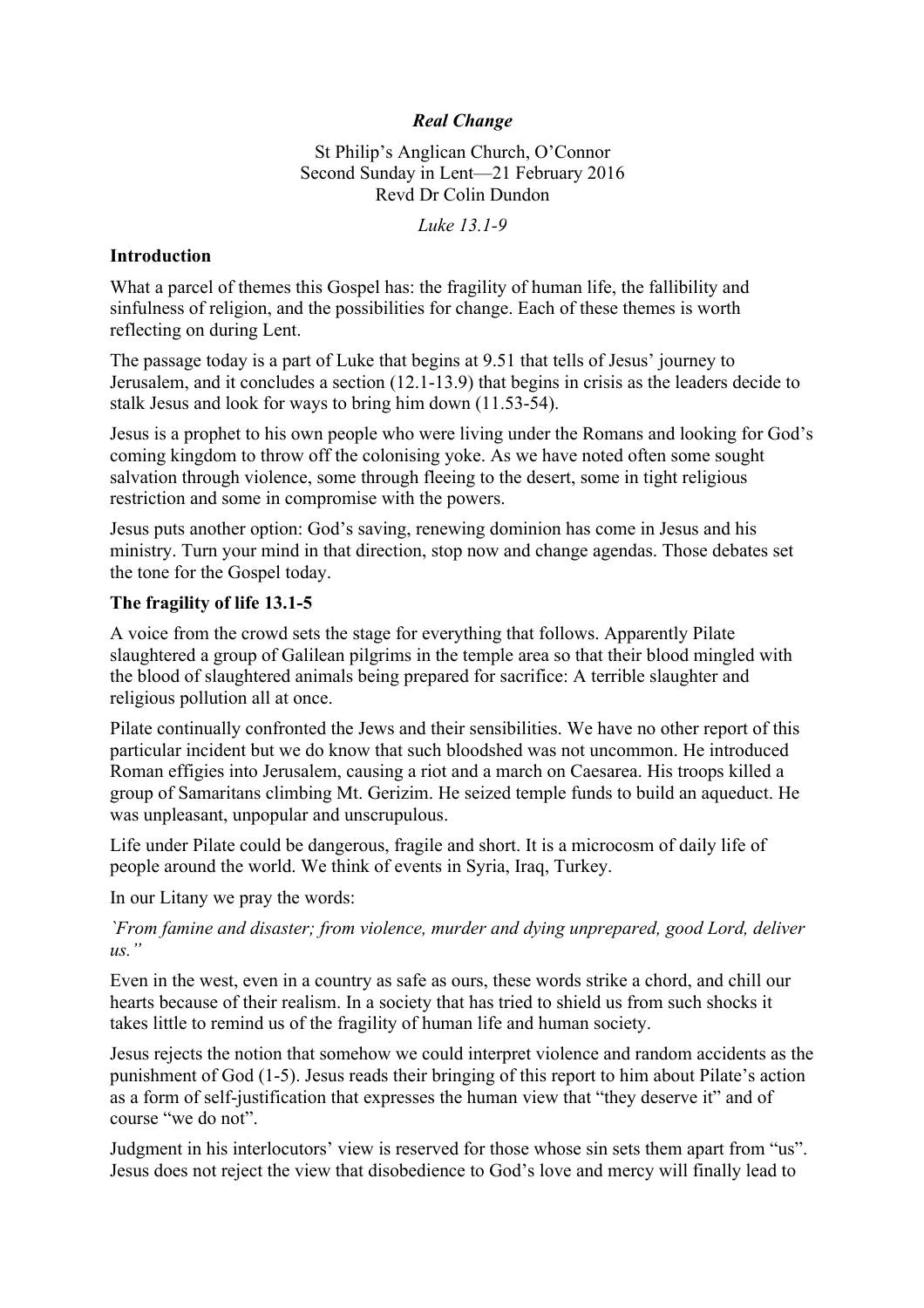judgment. He simply rejects the notion that those who encounter disaster and misfortune have been specially marked out by God. They have not.

And the same applied to the unfortunates on whom some falling masonry from a defence tower in Jerusalem had wreaked such havoc. They were no worse than other residents of the city.

Jesus does not take the argument further at this point because he has something else in mind. But he does break the nexus between sin and calamity and thus opens up the discussion although he does not pursue it. There were more pressing matters on his mind.

There are two questions hanging in the air as Jesus digests this shocking news. Jesus is on the way to Jerusalem at the head of a group of Galileans. Does he intend to continue his journey? Is he not afraid of what might happen to him and his group of pilgrims?

But there is another question in the air, too. What does this mean? Is this the beginning of something worse?

#### **Jesus response to this is two-fold.**

And his first is that religion is dangerously fallible and sinful 13.5 When we read Jesus response "No, I tell you; but unless you repent, you will all perish just as they did" (5) we often read it as though he was speaking a warning about perishing in some sort of eternal hell. He is not doing that. He is instead speaking in the here and the now.

Jesus was a prophet who came along and issued a warning. The warning was about their crazy flight into national rebellion against Rome. This wild attempt to overthrow colonial rule was undergirded by religion.

The direction that their religion had taken was disastrous. Religion was meant to support the mission that God had given to be his light to the world. Their religion was meant to provide the solidarity and sense of identity that would lead to the establishment of God's justice, God's mercy, and God's righteousness among people. Instead it provoked hatred of the foreigner, ideas of racial purity and cultural superiority.

Jesus called them back to their ancient truths and he warned them that if they pursued their present path then they would themselves suffer under Roman swords and they would die under the collapse of defence masonry as the Romans set about destroying them.

Jesus speaks of a judgment that can come to us every day of our lives as God addresses us with the call of Jesus to follow the kingdom in all we do. It comes to us often in the things that take us aback, bring us up short, that call attention to some action in our lives that causes others grief and pain. Indeed, also causes us pain.

Religion is not an unmitigated good. It can be captured by ideology and lose its way. Its danger is that, because of its social significance in identity formation, that it forms people in such a way that become different from their roots. Jesus warned the people that they had lost their roots in God's vision for them s a light for the world. They thought of themselves as the light. They would defend the light with violence and hatred.

Jesus says that if the hearers did not repent from their violence they could expect that they would experience the full effects of Roman violence in murder and destruction. Sadly, it all came too true. It would happen forty years later.

Luke uses Jesus' words to remind the church that we are vulnerable to exactly the same problem. We do not learn quickly but there is hope. The way back is repentance; and to that we turn in the parable of the fig tree.